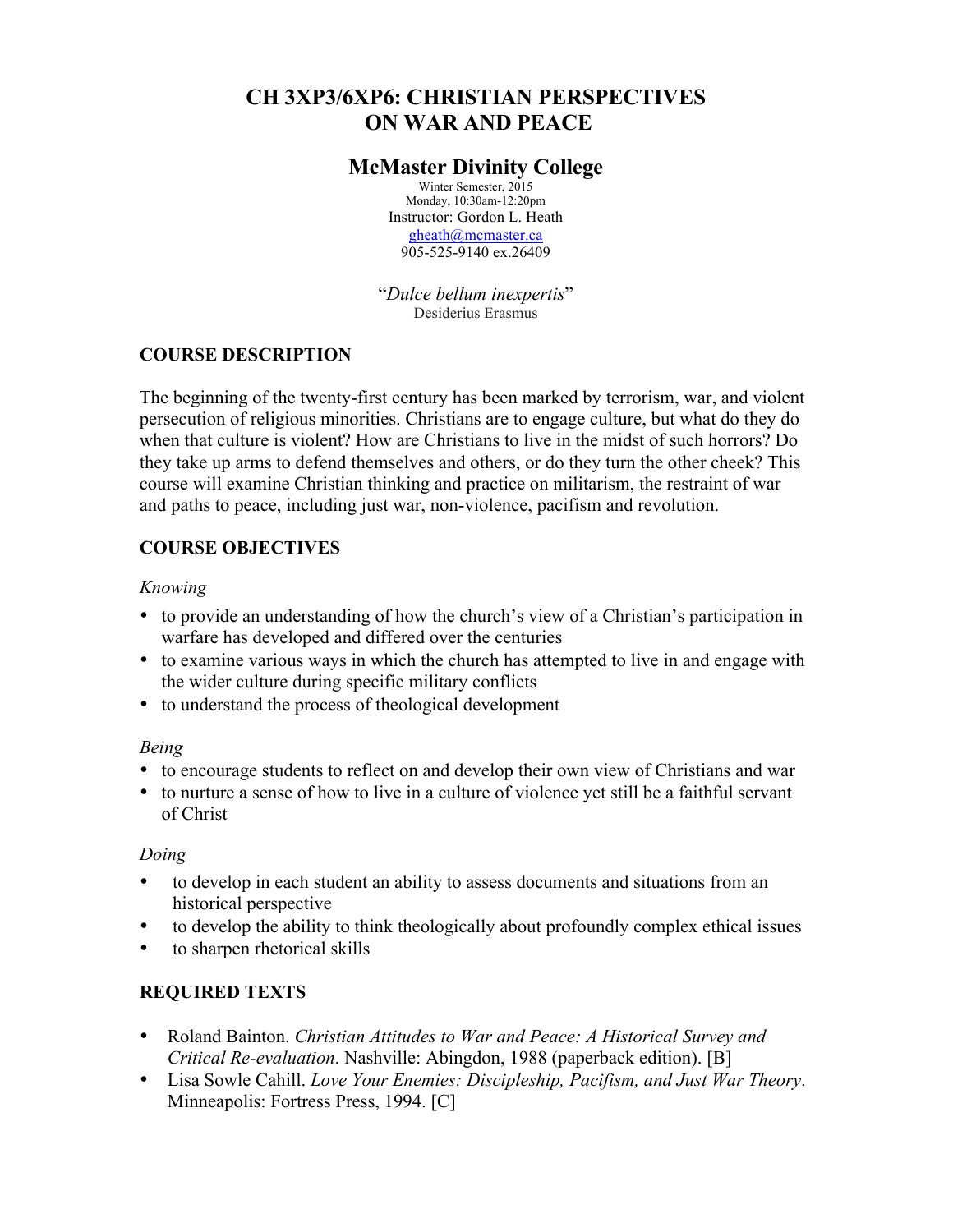- Thomas F. Madden. *The New Concise History of the Crusades*. Lanham/Boulder/New York/Toronto/Oxford: Rowman & Littlefield Publishers, 2006. (updated student edition)
- Gordon L. Heath, ed. *Canadian Churches and the First World War*. Eugene, Ore.: Pickwick Publications, 2014. [H2]
- Gordon L. Heath. *Doing Church History: A User-friendly Introduction to Researching the History of Christianity*. Toronto: Clements Publishing, 2008. [H1]

All required textbooks for this class are available from the College's book service, READ On Bookstore, Room 145, McMaster Divinity College. Texts may be purchased on the first day of class. For advance purchase, you may contact READ On Bookstores, 304 The East Mall, Suite 100, Etobicoke, ON M9B 6E2: phone 416-620-2934; fax 416-622- 2308; e-mail books@readon.ca. Other book services may also carry the texts.

### **METHOD**

#### **Instructor's Presentations:**

Classes will have a presentation by the professor. This presentation will seek to build upon and further develop the assigned readings. An important part of these presentations will often be a discussion of primary source reading distributed by the professor.

#### **Assignments:**

- Personal Reflection: This three-page typed, double-spaced, 12 point font,  $1\frac{1}{4}$  inch margins, and Chicago-style endnotes personal reflection should be a brief summary of the student's personal opinion about whether or not Christian's should ever be involved in warfare. Mention of why such an opinion is held is also expected.
- Research Paper: This ten page typed, double-spaced, 12 point font,  $1/4$  inch margins, and Chicago-style endnotes research paper is on a Christian response to a particular war. This paper requires a thesis to be defended, and should be based on primary and secondary sources. See *Doing Church History* for more details on writing a history research paper with a thesis.
- Book Review: This three-page typed, double-spaced, 12 point font,  $1\frac{1}{4}$  inch margins, and Chicago-style endnotes review of *The New Concise History of the Crusades*. See *Doing Church History* for more information on how to write a review.
- Movie Review/Discussion: The class will watch a movie (*The Mission* or *Romero*) and then discuss it. The discussion will focus on the question: what was the Christian response to the advance of Portuguese or to the military junta of El Salvador? No written work required - just preparation to discuss the movie.
- Primary Source Assignment: Some classes will have a short primary source reading that should be read before the class begins. On certain days there will be a discussion of the source. See *Doing Church History* for more details on questions and issues related to primary sources.

#### **GRADING:**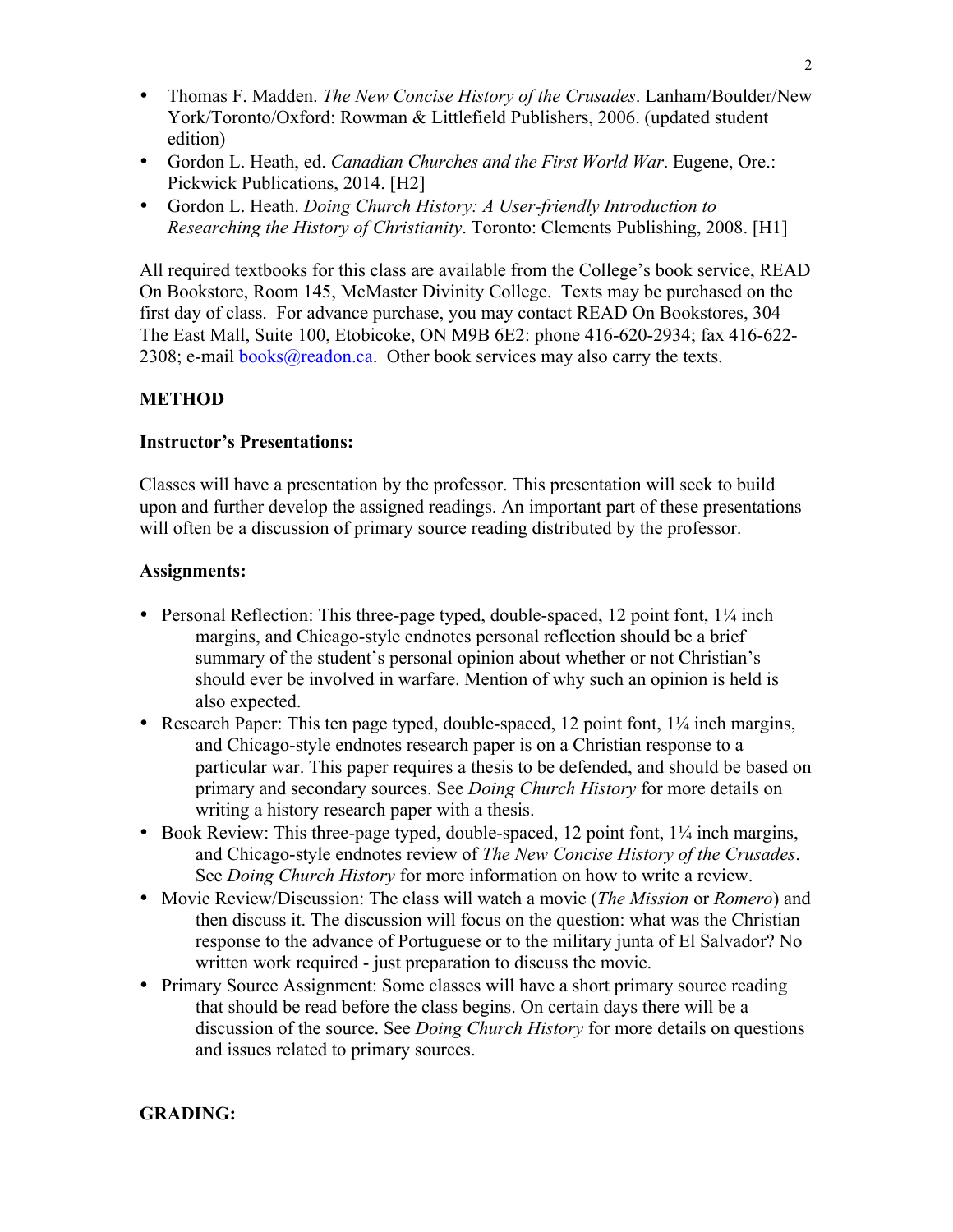| • Research Paper              | 40%   |
|-------------------------------|-------|
| • Book Review                 | 25%   |
| • Personal Reflection         | 20%   |
| • Movie Reflection/Discussion | 10%   |
| • Participation:              | $5\%$ |

### **GENERAL COMMENTS:**

- Academic dishonesty is a serious offence that may take any number of forms, including plagiarism, the submission of work that is not one's own or for which previous credit has been obtained, and/or unauthorized collaboration with other students. Academic dishonesty can result in severe consequences, e.g., failure of the assignment, failure of the course, a notation on one's academic transcript, and/or suspension or expulsion from the College. Students are responsible for understanding what constitutes academic dishonesty. Please refer to the Divinity College Statement on Academic Honesty ~ http://www.mcmasterdivinity.ca/programs/rules-regulations.
- Please follow the McMaster Divinity College style guide for assignments. http://www.mcmasterdivinity.ca/MDCStyleGuide McMaster Divinity College uses inclusive language for human beings in worship services, student written materials, and all of its publications. In reference to biblical texts, the integrity of the original expressions and the names of God should be respected. The NRSV and TNIV are examples of the use of inclusive language for human beings. It is expected that inclusive language will be used in chapel services and all MDC assignments.
- Essays must be submitted on the day they are due (email submissions are acceptable). All other essays will be considered to be late. Students may be exempted from the late penalty of 3% per day (not including weekends) if they attach to their essay a letter explaining the genuine emergency that delayed them. Late assignments (even ones with an extension) will not receive comments and constructive criticism from the professor.
- The essay should be handed directly to the instructor. To avoid any potential problems, students are advised to keep their working notes and a copy of their paper until a final mark has been received.
- Please turn off your cell phone and/or pager before the class begins.
- Please do not attend class if you are ill and contagious (e.g. the flu).

### **CLASS SCHEDULE:**

Jan 5 **Introduction to the Class** Readings: H1. entire book